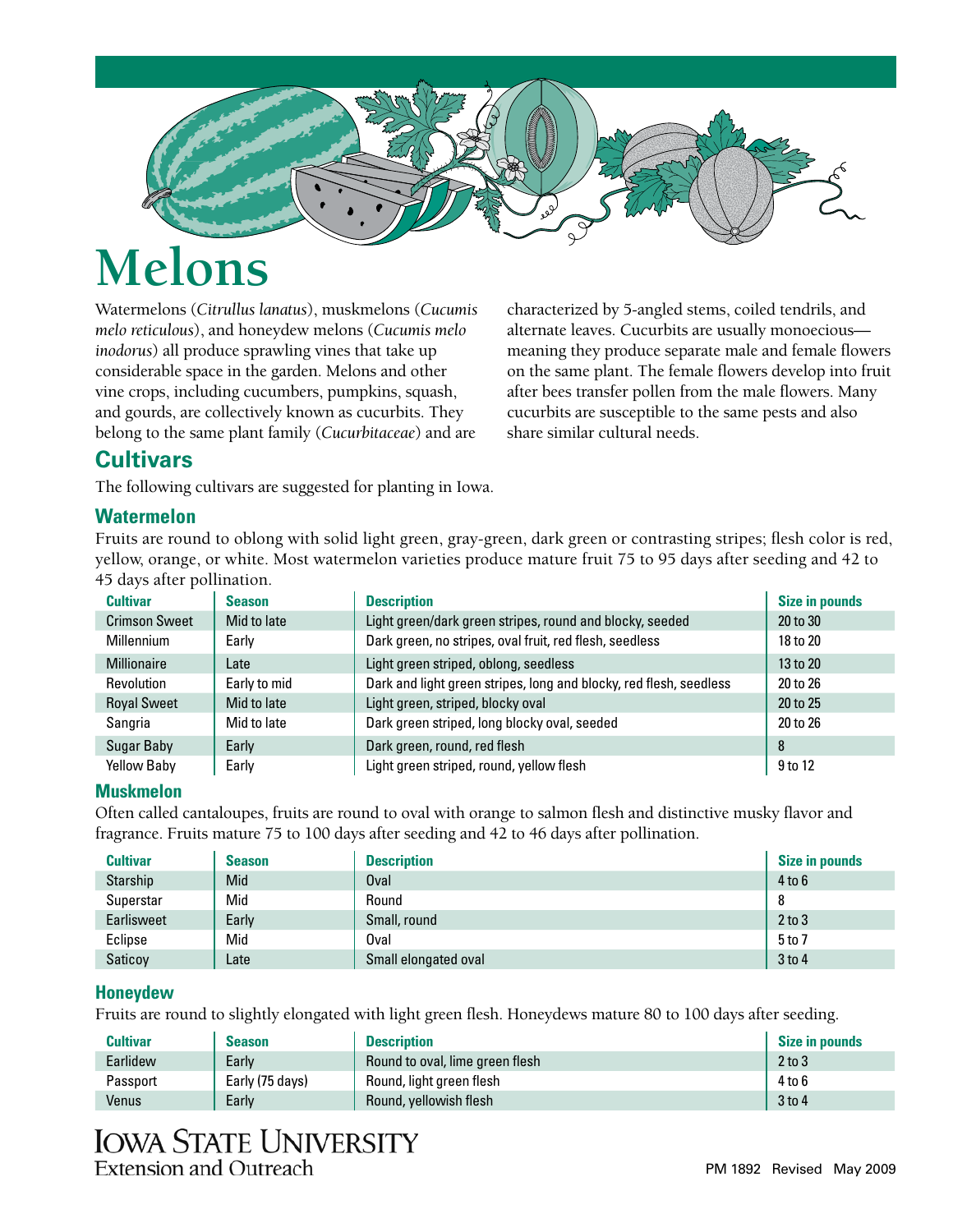# **Planting**

Melons are warm-season crops and should be planted after the danger of frost is past and soil temperatures have warmed to 60 to 70°F. In central Iowa, melons may be planted in mid-May. Gardeners in southern Iowa can plant the first week of May, while northern gardeners should wait until the third or fourth week of May. All melons require full sun and well-drained soil. Plant in raised beds if soil is poorly drained. The seedbed should as fine as possible. Rototilling the soil is preferred.

Melons are normally planted in hills. (Hill planting is the grouping of plants in small groups or clusters. The method is commonly used when planting vine crops, such as watermelon, muskmelon, cucumber, and squash.) Sow 4 or 5 seeds in a 6- to 12-inch diameter circle. Seeds should be planted 1 inch deep. When the seedlings have 1 or 2 true leaves, remove all but 2 or 3 healthy, wellspaced plants per hill.

#### **Earliness techniques**

For an earlier crop, melon transplants can be started indoors 2 to 3 weeks before the anticipated outdoor planting date. Peat pellets, soil blocks, or other plantable containers work best and reduce possible damage to the plant's root system. Sow 2 or 3 seeds per container. Transplant outdoors when plants have 1 or 2 true leaves. Harden the plants outdoors for a few days in an area protected location from wind and direct sunlight prior to planting to lessen transplant stress.

Black, clear, or colored plastic mulch film can be used to promote early melon production. Plastic promotes spring growth by allowing sunlight to more efficiently warm the soil. The plastic mulch also helps to conserve soil moisture and control weeds.

Lay the plastic over moist soil on a calm day. If the plastic is laid over dry soil, it will actually delay subsequent plant growth. Anchor the edges of the plastic mulch by making furrows 2 or 3 inches deep.

Place the edges of the plastic in the furrows, then fill the furrows with soil. To plant, simply cut holes in the plastic with a sharp knife or bulb planter. The holes should be in the center of the plastic film and just large enough to plant the seeds or transplants.

Winds can damage the young plants, delay maturity, and reduce yields. For these reasons, early plantings are often covered with hot tents or clear plastic tunnels (supported by wire hoops) for 2 to 3 weeks after transplanting outdoors. The tents or tunnels also provide a small amount of frost protection.

### **Spacing**

Watermelon hills should be 2 to 3 feet apart in rows that are 6 to 8 feet apart. Hills of muskmelon and honeydew should be spaced  $1\frac{1}{2}$  to 2 feet apart with 5 to 6 feet between rows. Closer plant spacing results in more fruit per area, but fruit size and sweetness will decrease. If space is limited, bush-type watermelon and muskmelon cultivars can be planted.

### **Fertilizing**

Apply 1 to 2 pounds of 10-10-10 or a similar analysis fertilizer per 100 square feet of garden area prior to planting. Use the lower rate on sandy loam soils and the higher rate on upland soils. When using plastic mulch, use the lower rate. Incorporate the fertilizer into the soil before laying down the plastic. For specific recommendations, conduct a soil test. A soil pH of 5.5–7.0 is preferred for cucurbits.

When setting out transplants, apply a starter fertilizer solution at the rate of 1 pint (2 cups) per transplant. For the starter solution, follow the label directions on a water-soluble fertilizer or dissolve 2 tablespoons of an all-purpose garden fertilizer, such as 10-10-10, in one gallon of water.

# **Estimated yield**

Average yield with good management practices should be about 4 to 10 watermelons per 10-foot row or 2 to 3 muskmelons per plant.

## **Irrigation**

Dry conditions during germination result in poor and uneven seed emergence. A shortage of moisture at bloom results in poor fruit set and misshapen fruit. Moisture stress close to harvest greatly reduces melon size and results in rapid vine decline. Therefore, a consistent supply of soil moisture should be maintained from germination through harvest. Drip irrigation under black plastic mulch produces higher yields and discourages foliar diseases.

During dry weather, irrigate by applying 1 to 2 inches of water every 7 to 10 days. Soil type does not affect the amount of total water needed, but it does affect the frequency of watering. Sandy soils need to be watered more frequently but require less water per application. Irrigate in early morning to reduce foliage diseases. As the fruit approaches maturity, apply half as much water per application.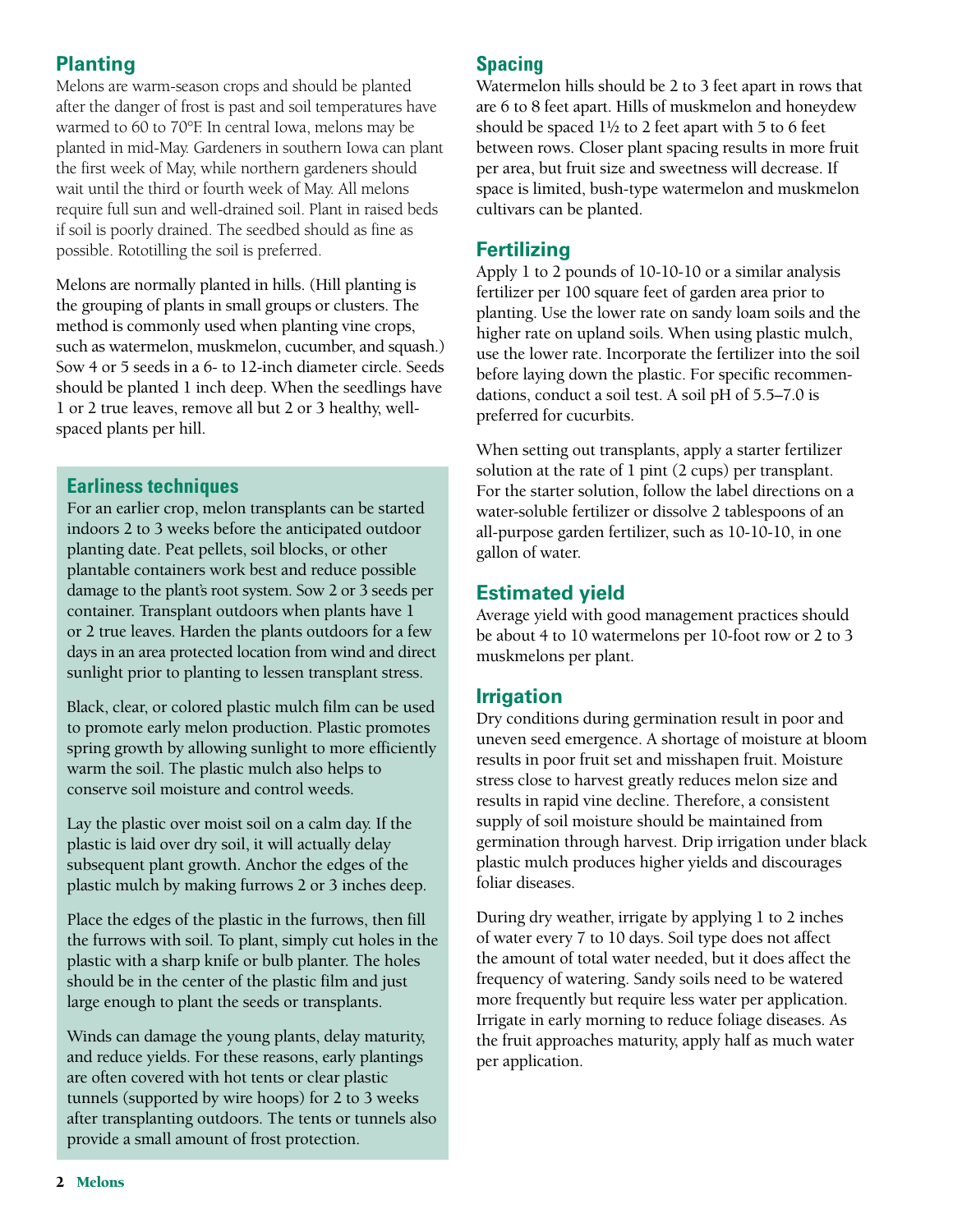Poorly drained soils, heavy rainfall, or too much irrigation for a week or two before harvest can cause poor flavor, lower sugar content, and bursting of the fruit.

Excessive moisture and too much nitrogen during fruit ripening may cause white heart of watermelons.

#### **Pollination**

Each female flower is open and receptive to pollination for only one day. The more bee visits per flower,



the greater the number of seeds per fruit, the larger the size of the fruit, and the fewer number of misshapen fruit. Cool, rainy, or windy weather limits bee activity and pollination. Low temperatures can prevent the development and release of pollen.

Avoid using insecticides that are injurious to bees. When insecticides are needed, apply early in the morning or late in the evening when bees are less active.

#### **Potential problems Insects**

Insect pests are usually most critical in the seedling or early growth stage. Row covers applied at planting and removed at first bloom can be used to exclude insect pests.



Organic and synthetic insecticide applications are more effective when made early in the season when insect pests are small and easier to kill. Cucumber beetles, squash bugs, mites, and aphids are the most common insect pests of melons. Insecticide applications should be made only when necessary as determined by field observations and correct identification of the insect pest. Insect populations often fluctuate greatly from year to year.

#### **Diseases**

Some foliar diseases appear where air circulation is reduced and leaves remain wet, such as in low areas and along borders sheltered by trees. Foliar diseases typically appear first on leaves close to the base of the main stem. Root diseases tend to appear where soil remains wettest, such as in low areas and in soils with a higher clay content. For control of diseases, fungicides are most effective when applied at the onset of visible symptoms of disease.

After harvest is complete, remove vines and other residue from the garden. Diseases and squash bugs overwinter in crop residues. Crop rotation can reduce some disease problems for subsequent plantings.

For specific pesticide recommendations, refer to FG 600 Midwest Vegetable Production Guide for Commercial Growers.

#### **Wildlife**

Wildlife can damage melons, especially when they are planted near wooded areas. Raccoons, coyotes, and deer are attracted to ripe melons.

Possible control measures include removing animals by live-trapping or hunting, excluding the animals by fencing or screening, and deterring the animals by using frightening devices, repellents, or dogs. Exclusion is the best method of coping with damage caused by wildlife.

## **Harvest and storage Watermelon**

Harvest watermelons when the underside of the melon ("belly" or "ground spot") turns from a greenish white to buttery yellow or cream. This color change is most obvious on cultivars with dark green skin. It is often less noticeable on lighter-skinned watermelons. In addition, the fruit tends to lose its glossy appearance on top and becomes dull when ripe.

Thumping or tapping the melon is generally not a good indicator of ripeness. The sounds produced by thumping mature and immature melons are quite similar. The browning of the light green, curly tendril attached to the vine near the melon is another poor indicator of ripeness.

When harvesting watermelons, leave 2 inches of the stem on the fruit. Watermelons can be stored at room temperature for about 1 week. The storage period can be extended to 2 to 3 weeks at 50–60°F.